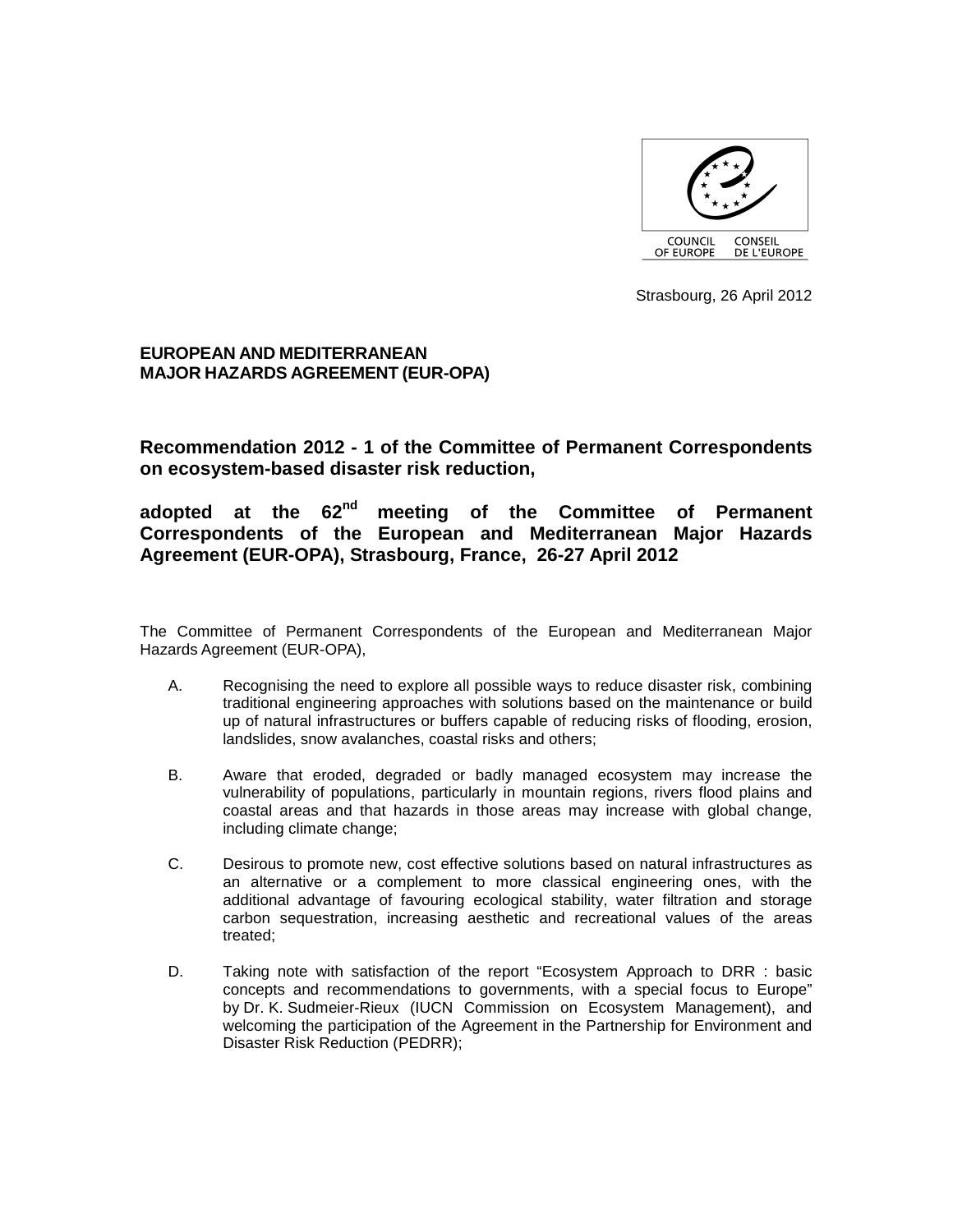Recommend that member States of the European and Mediterranean Major Hazards Agreement (EUR-OPA):

- 1. Continue to integrate progressively ecosystem-based solutions into national disaster risk reduction policies and practice, favouring as appropriate investment and landscape planning in prevention and long-term strategies that would reduce vulnerability;
- 2. Pursue the integration of disaster risk reduction into climate change adaptation policies promoting ecosystem-based DRR as a useful approach to help mitigation, protect people, and produce other benefits for populations;
- 3. Consider taking measures to improve the resilience of communities through ecosystembased DRR such as those specified in Appendix 1 to this recommendation, and the use of tools and approaches such as those specified in Appendix 2 to this recommendation;
- 4. Support the efforts of the Agreement to promote ecosystem-based DRR in its Member States mainly through the organisation of specific training and the promotion of ecosystem based DRR in other fora.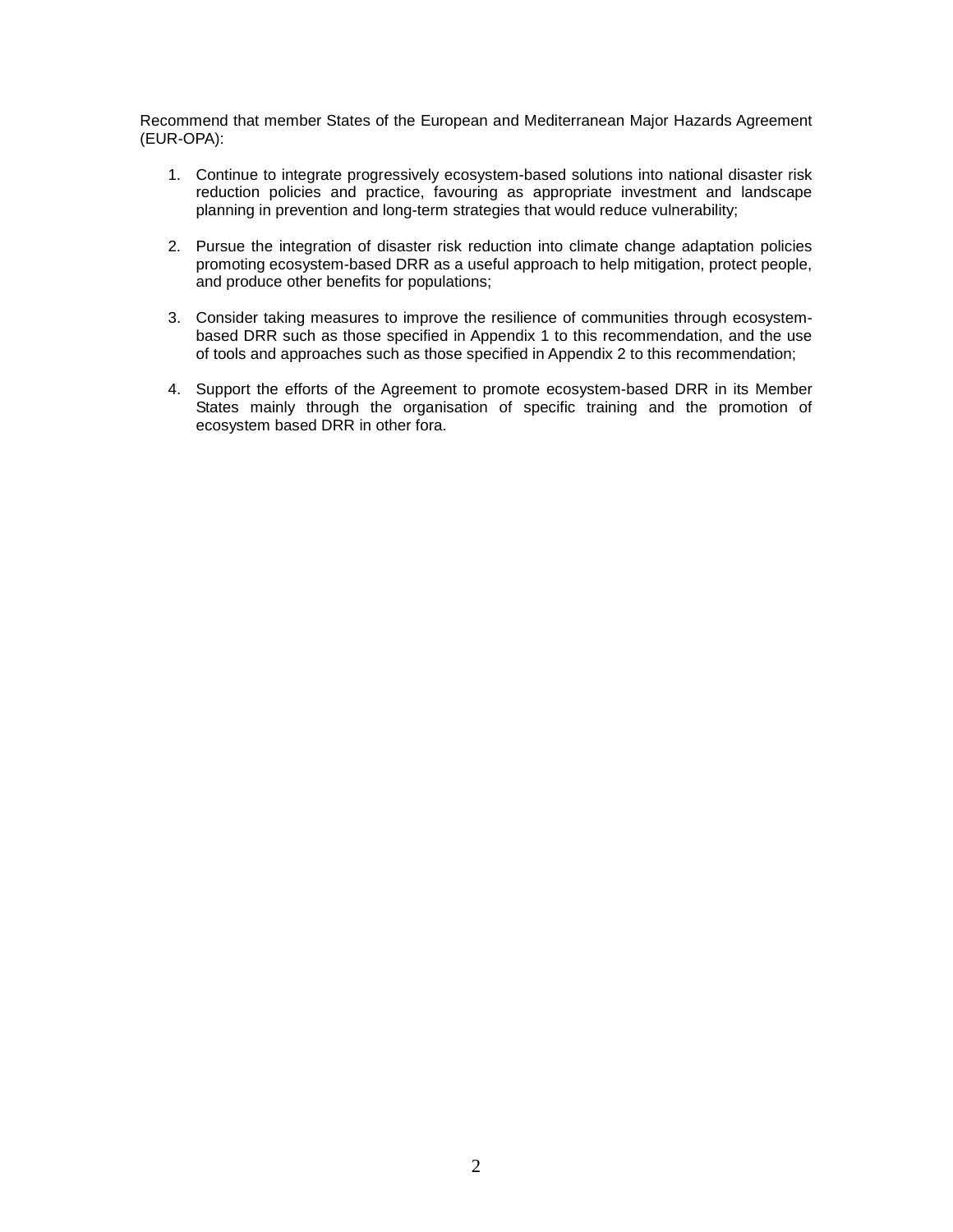## **Examples of actions that may be taken by governments to apply ecosystem–based DRR and CCA.**

#### **#1. Recognize and promote the multiple functions and services provided by ecosystems at multiple spatial scales.**

Ecosystems provide valuable services for hazard protection and regulation, which until now have been under-utilized by European programmes and strategies. Ecosystems serve as natural infrastructure that can reduce physical exposure and buffer energy from physical hazards. However, it is equally important to recognize ecosystems' contributions towards overall human well-being by sustaining rural economies, urban green spaces and strengthening resilience against hazard impacts.

Harnessing the potential of ecosystems for DRR should be based on rigorous understanding of the context-specific, ecological and technical requirements to enhance natural protection and hazard mitigation. Inadequate or ineffective natural buffers and physical structures can create a false sense of security and jeopardize the credibility of ecosystem-based DRR as a whole.

## **#2. Analyse and promote the cost-effectiveness of ecosystem-based DRR and CCA.**

Cost-benefit analyses of ecosystem services for hazard reduction as compared to engineered structures are clearly needed and should be part of spatial planning and any new development projects. Ecosystem valuation studies have clearly shown the value of ecosystems for regulating, provisioning, supporting and cultural services. Yet, there is a lack of economic valuation studies for hazard reduction in Europe to inform decision-making about the benefits and trade-offs between natural and physical infrastructure investments.

## **#3. Combine investments in ecosystems with other effective DRR strategies as part of a diversified "DRR portfolio".**

Investing in ecosystems is not a single solution to disasters but should be used in combination with other risk reduction measures, such as early warning systems and disaster preparedness. Ecosystem thresholds may be surpassed depending on the type and intensity of the hazard event and the health status of the ecosystem, which may provide insufficient buffering against hazard impacts. In some cases, combining ecosystem-based approaches with engineered structures may be necessary to protect critical assets especially in densely population urban areas.

## **#4. Address both long-term and short-term climate risks with ecosystem-management.**

Adopting an ecosystem-based DRR approach can strengthen long-term adaptation to climate variability as well as immediate hazard events. In contrast to degraded ecosystems, wellmanaged ecosystems are viewed to be more resilient to climate-related risks. Efforts to integrate DRR and ecosystems management should maximize ongoing work on CCA, i.e., through ecosystem-based approaches such as integrated water resource management

## **#5. Enhance governance capacities for ecosystem-based DRR through multi-sector, multidisciplinary platforms and especially in spatial planning.**

Europe is a leader with regards to progressive legislation on an integrative multi-hazards approach to flooding, spearheading several innovative programmes such as "making space for water", thus a shift towards ecosystem-based DRR is possible through adoption of national policies and legislation promoting natural infrastructure for risk reduction, as already demonstrated by several European countries. Such innovative policies have yet to reach all European countries at the national and local level.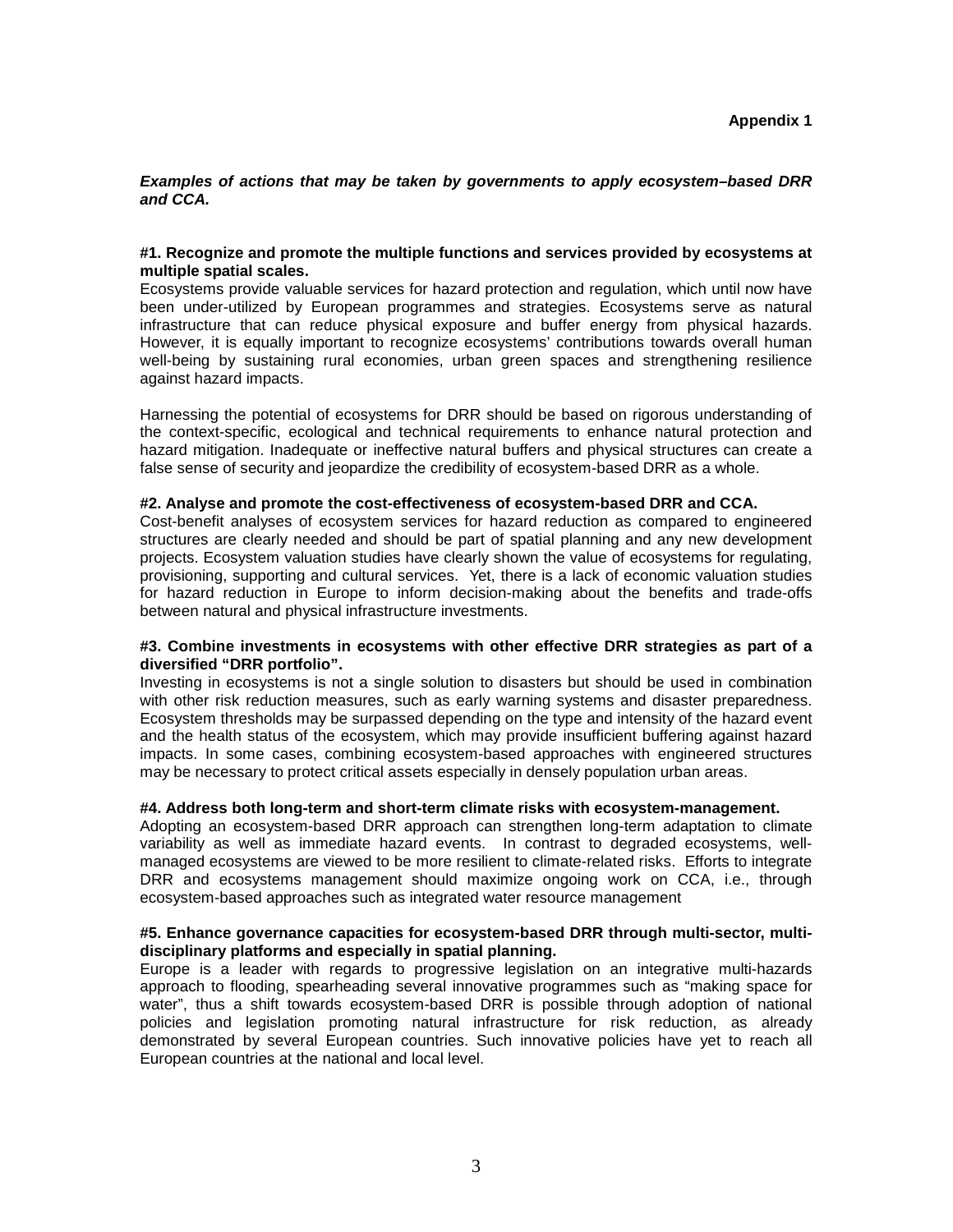In many cases, appropriate policies and legislation may be in place, but the main problem lies in their enforcement and the lack of political willingness to carry out programmes over the long-term. In order to facilitate cross-sectoral collaboration and stimulate innovative policies, strong multisectoral mechanisms or platforms are needed. It is particularly important to develop multidisciplinary teams and involve people with different technical expertise and knowledge, for instance city engineers and land developers working together with ecologists and disaster management experts. This should apply both at national as well as sub-national levels. Multisectoral, multi-disciplinary mechanisms facilitate sharing of available data, help ensure scientific and technical rigour in designing and implementing ecosystem-based DRR initiatives and obtain the political support necessary to integrate them into national and local development plans. However, clear incentives are needed for such mechanisms to build consensus and work effectively.

#### **#6. Create financial incentives for ecosystem-based DRR and CCA.**

A strong regulatory framework is certainly a first step for guiding innovative solutions and practices to DRR and CCA but are only effective if coupled with additional innovative financial incentives (e.g., restoration of wetlands may financially compensated, especially if near high risk zones). Risk transfer schemes (i.e. insurance or re-insurance companies) may be possible by investing in natural infrastructure for reducing risk. Another example are Payments for Ecosystem Services, where the value of ecosystems are transferred from consumers to producers (i.e. downstream water consumers pay upstream users for protecting water source). Financial incentives are often required for relocating settlements out of high-risk zones to the benefit of green spaces.

#### **#7. Involve local stakeholders in decision-making to ensure more sustainable solutions.**

Local stakeholders clearly have a role to play in promoting risk reduction through sustainable ecosystems management. The EC has recognized the importance of local action (EC 2009b) for the prevention of natural and technological disasters and further action can be taken to incorporate ecosystem management concerns. This involves understanding local livelihood needs and priorities, risk perceptions, local knowledge, and involving local stakeholders in decision-making. Local communities are often direct resource users and their knowledge of local ecosystems can provide critical information in planning successful ecosystem-based DRR initiatives. Raising the awareness of local people by demonstrating the combined livelihoods and risk reduction benefits of ecosystem-based solutions is equally important in winning and sustaining local support.

#### **#8. Utilize existing instruments and tools in ecosystems management and enhance their DRR value.**

A variety of tools, instruments and approaches used in ecosystem management (i.e. EIAs, protected area management, community-based natural resource management, integrated forest management) can be readily adopted and applied at country and community levels as part of disaster risk reduction strategies. What is needed is the improved and routine use of disaster risk information (e.g. types of hazards over time and space, socio-economic vulnerability profiles of communities, elements at risk, etc.) in the design of integrated ecosystem approaches to maximize their added value for DRR. For instance, rehabilitation of upland watersheds can be further harnessed for flood mitigation by improved understanding of the local hazards, hydrology, topography as well as socio-economic demands on forest products and the types of indigenous tree species that are best suited for reforestation activities. Also, considerable progress can be made in incorporating risk assessments into spatial planning tools (Greiving et al., 2006) and ecosystem management in Europe.

#### **#9. Link ecosystems-based risk reduction with sustainable livelihoods and development.**

Even in Europe, poverty remains an issue and it is usually the poor and vulnerable who are at greatest risk and the least resilient to disasters (i.e. the 2003 heat wave and the elderly). While ecosystem-based disaster reduction should be an integral part of a long-term development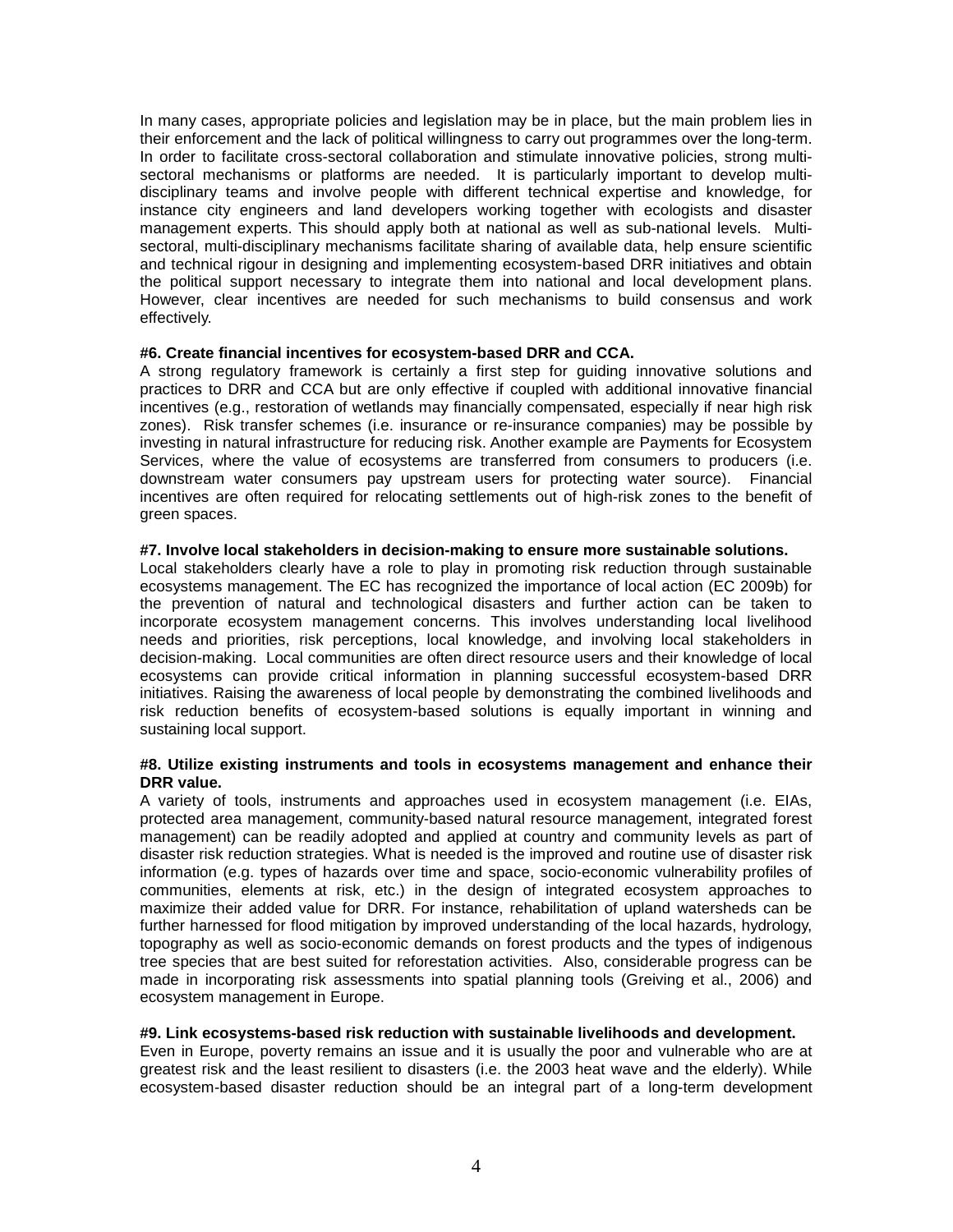strategy, demonstrating short-term tangible outcomes and benefits especially to communities will be critical to win and maintain stakeholder engagement.

# **#10. Foster more science - policy - practitioner dialogues**

There is still much to be learned about ecosystem services for DRR. More research is needed to better understand the performance thresholds ecosystems and resilience against hazard events and climate change. There is even greater lack of economic valuation studies on the multiple values of ecosystems for hazard reduction. Nonetheless, given the challenges of fully monetizing ecosystem services, there should also be further development and testing of non-economic valuation methodologies. This includes combining evidence-based risk and ecosystem service assessments, such as the RiVAMP project (UNEP, 2010) (See Appendix 2); and interdisciplinary studies that combine local and expert knowledge to measure and quantify the role of ecosystems especially for hazard mitigation. Above all, it is crucial to transmit existing knowledge through guidelines to national and local governments on how to move forward in integrating ecosystem based management with DRR and CCA, which is what this publication is about (modified from Estrella and Saalismaa, 2010).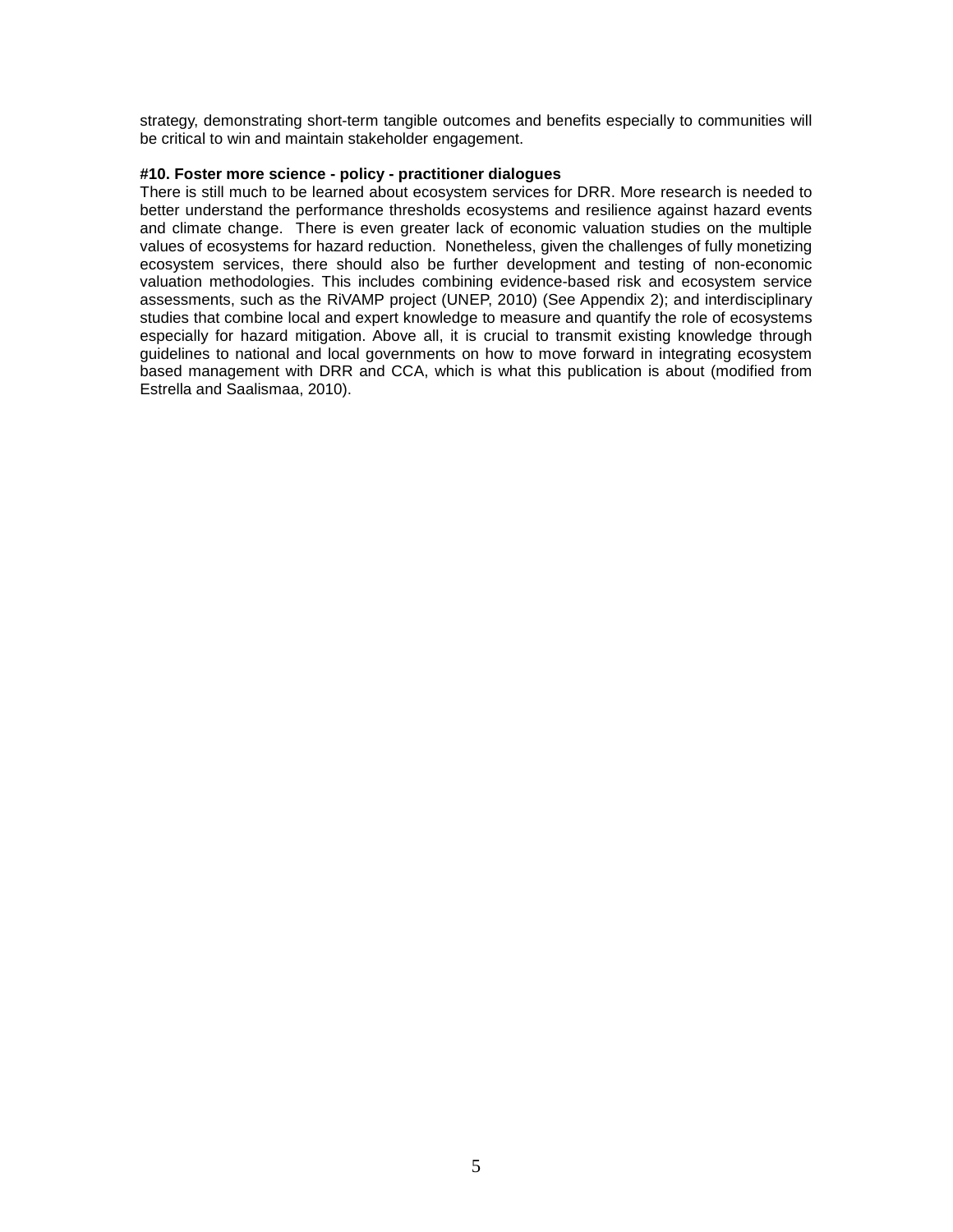## **Appendix 2**

#### **Examples of tools and approaches for ecosystem-based DRR and CCA.**

This appendix provides an overview of the full range of environmental tools and instruments available that could be used to integrate environmental concerns and ecosystems-based approaches as part of DRR. Most of these tools and approaches have existed for decades but have not often been combined to integrate ecosystem and DRR functions. These tools include the following:

- **1. Environmental assessment tools:** Environmental impact assessments (EIAs) and strategic environmental assessments (SEAs) are the best-known tools for undertaking environmental assessments to inform policy, programme or project development. They allow information on social, economic and environmental impacts to be considered, resulting in a much more integrated assessment process. While practical experience remains very limited, EIAs and SEAs are being adapted to analyze disaster risk-related factors associated with the potential threats to and consequences from proposed projects, programmes, plans or policies. Rapid Environmental Assessments (REAs) are generally applied to assess the environmental situation in the aftermath of a disaster and quickly provide data to support decisions, paying close attention to water and sanitation, potable water supplies, solid and disaster debris management, safe handling of hazardous substances, site selection of temporary camps, and procurement of building materials.
- **2. Integrated risk and vulnerability assessments:** although there are many risk and vulnerability assessment methodologies, most do not adequately identify the changes to risk and vulnerability that are attributable to ecosystem conditions and environmental change, including climate change. As a result, assessment methodologies often fail to identify critical aspects of risk and vulnerability affected by ecosystem conditions and thus do not sufficiently address environmental risk drivers nor consider ecosystem-based risk reduction options. To fill this gap, UNEP developed the RiVAMP methodology, which integrates ecosystem conditions with data on exposure, vulnerability and hazards (Text box 1).

The Risk and Vulnerability Assessment Methodology Development Project (RiVAMP) is a methodology, developed in 2010 by the United Nations Environment Programme, which takes into account environmental factors in the analysis of disaster risk and vulnerability. While there are different types of risk and vulnerability assessments, what is new about RiVAMP is that it recognizes ecosystems and climate change in the risk assessment process. The purpose of RiVAMP is to use evidence based, scientific and qualitative research to demonstrate the role of ecosystems in disaster risk reduction, and thus enable policymakers to make better-informed decisions that support sustainable development through improved ecosystems management. In this regard, the targeted end-users of RiVAMP are national and local government decision makers, especially land-use and spatial development planners, as well as key actors in natural resource and disaster management.

**Source: UNEP, 2010** 

**Text box 1. Risk and Vulnerability Assessment Methodology Project (RiVAMP) UNEP, 2010.** 

**3. Spatial planning at regional and local scales:** Spatial planning can draw upon any or all of the above tools and approaches and encompasses comprehensive, coordinated planning at all scales, from national to local, aiming at an efficient and balanced territorial development. Spatial planning operates on the presumption that the conscious integration of sectors such as transport, housing, water management, etc. is likely to be more efficient and effective than uncoordinated programmes in the different sectors (Grieving et al., 2006). Thus, the core element of spatial planning is to prepare and make decisions about future land use, referred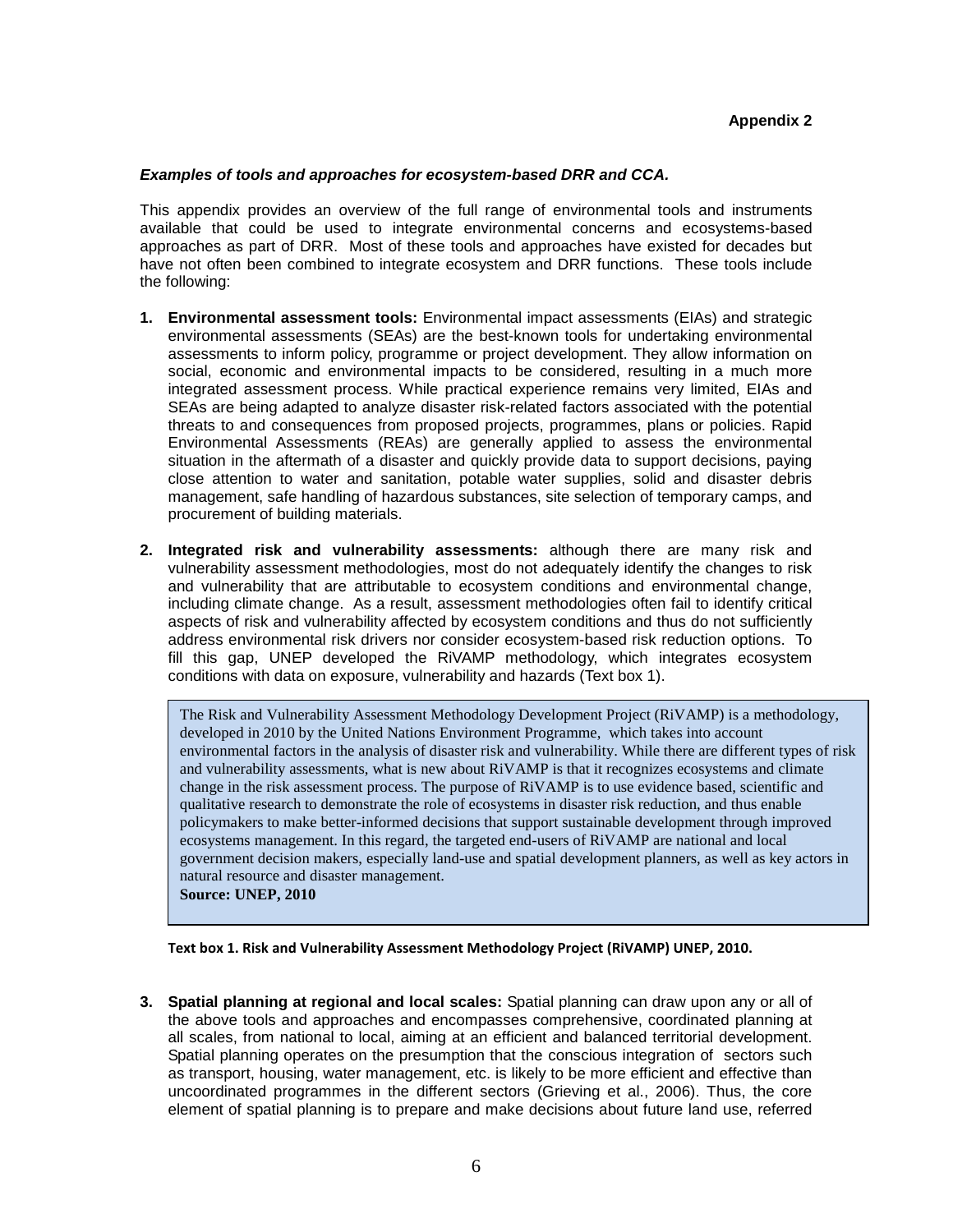to as land use planning at the local level (Grieving et al, 2006). In order to promote sustainable development, it is indispensable to mitigate hazards, a task where spatial planning can play an important role. Hence according to a 2006 study by Grieving et al., (2006) of spatial planning practices in Europe, risk management aspects play only a minor role in spatial planning decisions: "an integrated planning approach is missing". Spatial planning can be considering the master plan into which ecosystems management can be integrated.

# **4. Integrated ecosystems management**

Common denominators of these approaches is their multi-stakeholder component and focus on dialogue-building for both improved natural resources management and risk reduction.

- **i. Integrated water resources management:** Integrated water resource management (IWRM) is a process, which promotes the coordinated development and management of water, land and related resources in order to maximize the resultant economic and social welfare in an equitable manner without compromising the sustainability of vital ecosystems. In terms of disaster risk reduction, IWRM is relevant for managing both excess water (i.e. flood and landslide mitigation) and water scarcity (i.e. drought management). IWRM approaches can help to build a strong flood mitigation strategy by combining sustainable management of ecosystems (restoration of wetlands, forest and river basin management) with overall land-use planning for the area. It can also be particularly useful in managing transboundary river basins and watersheds, such as in the case of the Alpenrhein River that runs through Switzerland, Austria and Lichtenstein.
- **ii. Integrated coastal zone management:** In coastal areas, integrated coastal zone management (ICZM) (also, 'integrated coastal area management' - ICAM) provides a multi-sectoral framework for the sustainable management of coastal zones and resources. It considers fragility of coastal ecosystems, the entire spectrum of crosssectoral uses, their impacts and the trade-offs needed to ensure sustainable development. In Europe there is a move towards integrated coastal zone management (i.e. beach nourishment using dune grasses, and U.K., through a realignment of coastal wetlands to buffer coastal wave energy) (DEFRA, 2005; Deltacommissie, 2008).
- **iii. Integrated fire management:** Enhances capacities to address wildfire hazards together with other social, economic and ecological sustainability concerns in a given area. In the South Caucasus countries Armenia, Azerbaijan and Georgia, fire management practices are introduced to build the social and ecological resilience of local communities (see case study on fire management in the South Caucasus) (Goldammer, 2010). Several countries in Europe are using prescribed burning both for decreasing wildfire hazards and for biodiversity and forest management objectives, and there is growing interest for better use and integration of traditional fire use and management.
- **iv. Protected area management:** Protected areas encompass a wide range of ecological spaces and include national parks, nature reserves, wilderness areas, wildlife areas, protected landscapes as well as community conserved areas, with differing governance systems. Over 120,000 designated protected areas now cover approximately 13.9 percent of the Earth's land area. Marine protected areas cover 5.9 percent of territorial seas and 0.5 percent of the high seas and are gradually increasing in number and size. Although protected areas are expanding globally, under-protection and significant encroachment of protected areas are leaving many sites extremely exposed and vulnerable to hazards. Protected area professionals